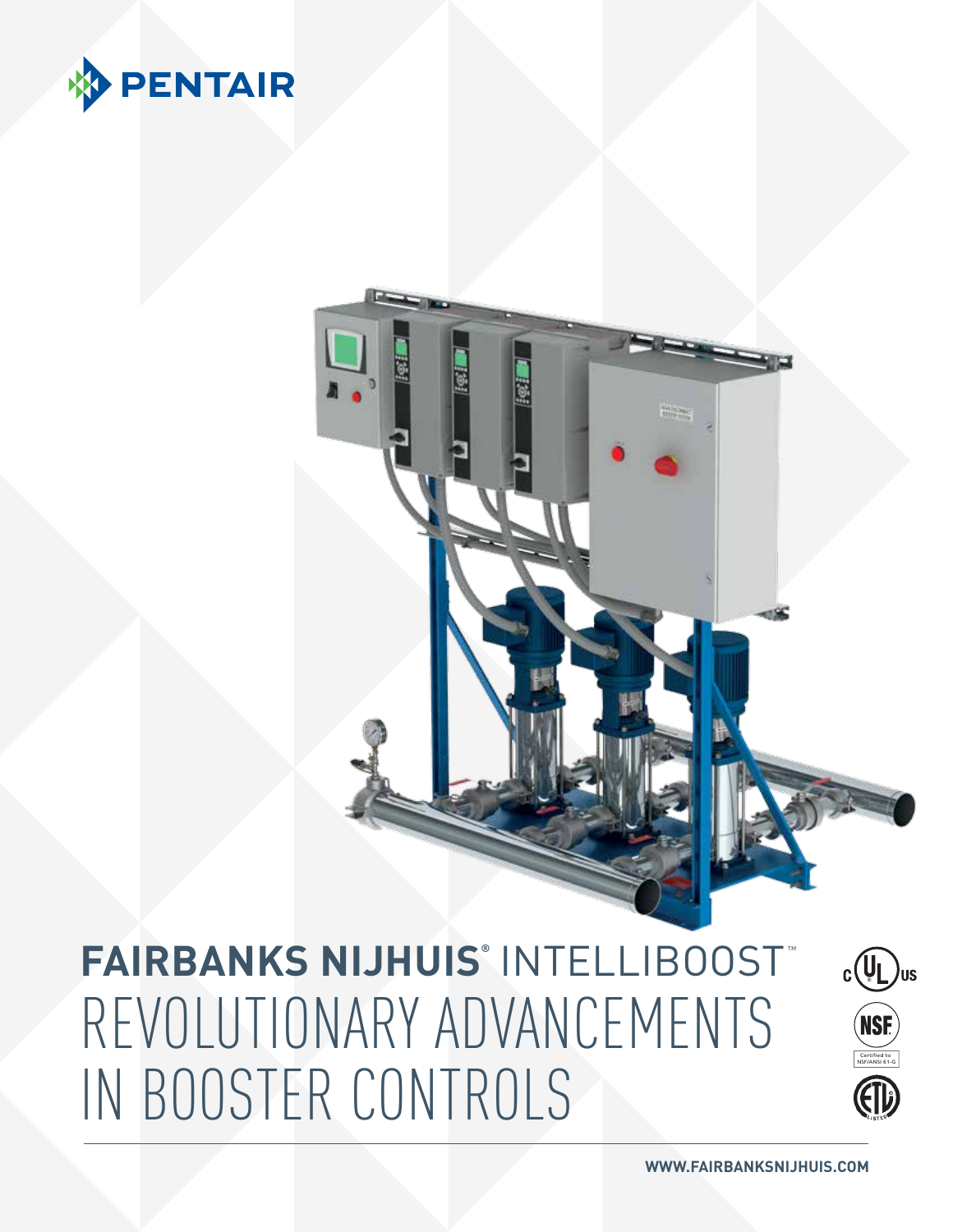### **FAIRBANKS NIJHUIS®** INTELLIBOOST™ Revolutionary Advancements in Booster Controls

Pentair Intelliboost provides building customers with steady water pressure or flow with easy start-up, preventative maintenance alerts and communication while only using the energy required to get the job done.

### Auto Commission Single Button Control

| in Firm | do Setu |  |  |
|---------|---------|--|--|
|         |         |  |  |
|         |         |  |  |
|         |         |  |  |
|         |         |  |  |

All system adjustments are made on a large 5.7" color touch screen and based on the building's unique profile demands, reducing the need for a technical expert to perform start-ups.

### Preventative Maintenance Alerts

Receive alerts, before a problem occurs, to schedule preventative maintenance at a time convenient for you.

### Auto Optimization

Intelliboost determines how many pumps are needed, their sequencing, and what speed they should operate at to maintain desired pressure, providing an economical solution and a longer lasting booster system.

### Future Expansion

Additional pumps can be added after initial installation and controlled by the Intelliboost's VFD by simply connecting a communication wire from the new pump.

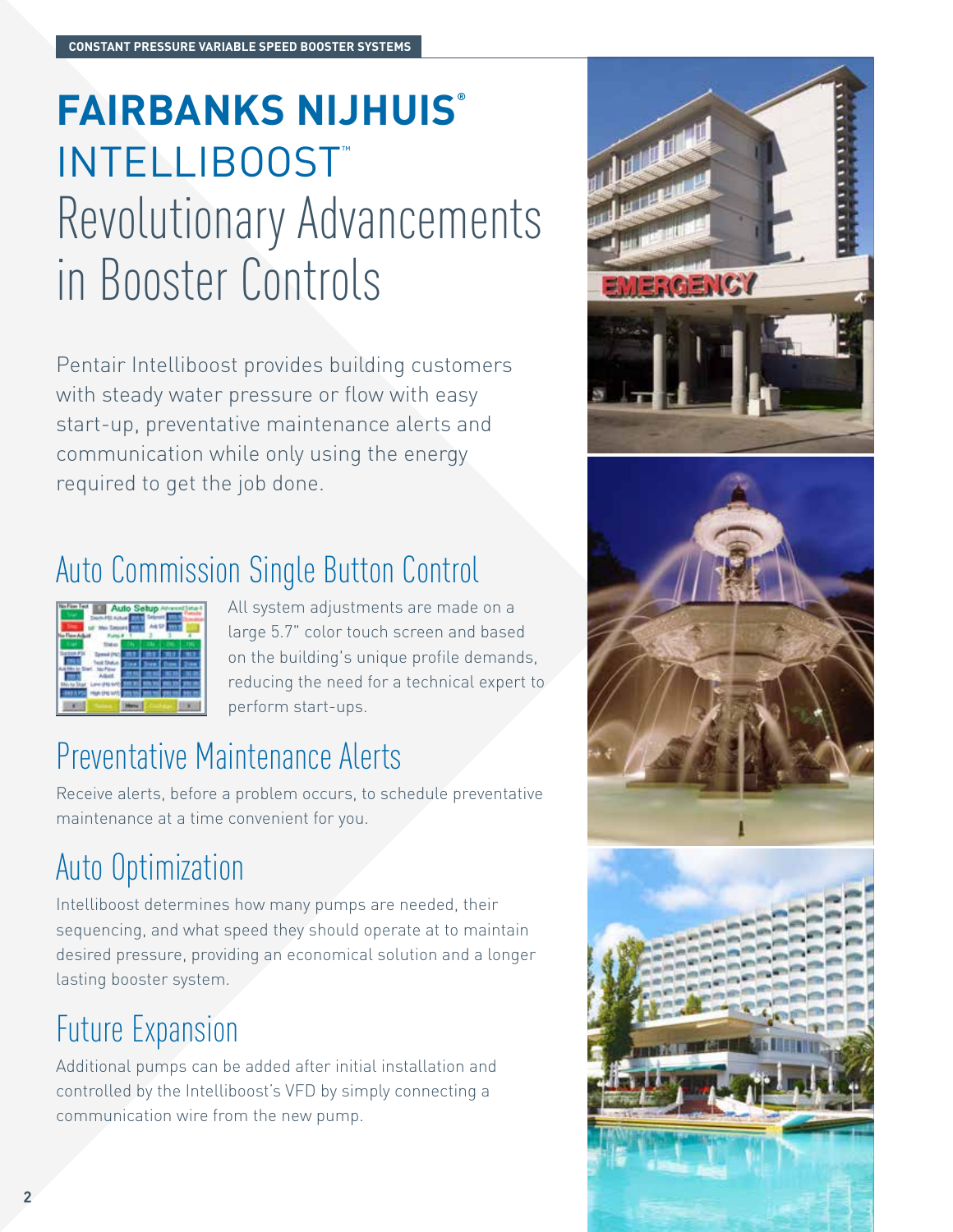#### Reduced Carbon Footprint

The Intelliboost monitors its own kW consumption, reducing a building's carbon footprint and providing up to 100% ROI within 2 years or less\*.

### Increased Life Expectancy

The "No Flow" indication greatly reduces on/off cycling increasing product life expectancy up to 200%, running only when demand is present and only at the speed needed to meet demand.

### Agency Listings

ETL third party listing ensures each system is built to the latest NEC, UL/cUL and CSA codes. Each system is ULQCZJ7, CN listed, specifically for pressure booster applications and NSF 61/372 listed to ensure the latest codes for safe drinking water are met.

### Communication Made Easy

The Intelliboost offers customizable methods for communicating with building systems, eliminating the need for special converters or hard wiring alarms and status to relay cards. The built in webserver uses any device that has access to Internet Explorer or Modbus RTU/TCB to easily connect to existing SCADA for alerts, faults or remote pressure or flow changes. Remote shut down can be achieved through remote input or Modbus.

### Configure, Monitor, Maintain

The Intelliboost Variable Speed Constant Pressure Booster System is controlled using our latest technology. Configure the system settings to your exact needs and tolerances.

Intelliboost will sound an alarm if any of your pre-determined tolerances are reached. System faults protect your investment by automatically shutting down the system when tolerances are exceeded.



Alarms, faults, and maintenance indicators can be easily viewed on the homescreen.

\*Based on comparison between variable speed booster systems and constant speed booster sytems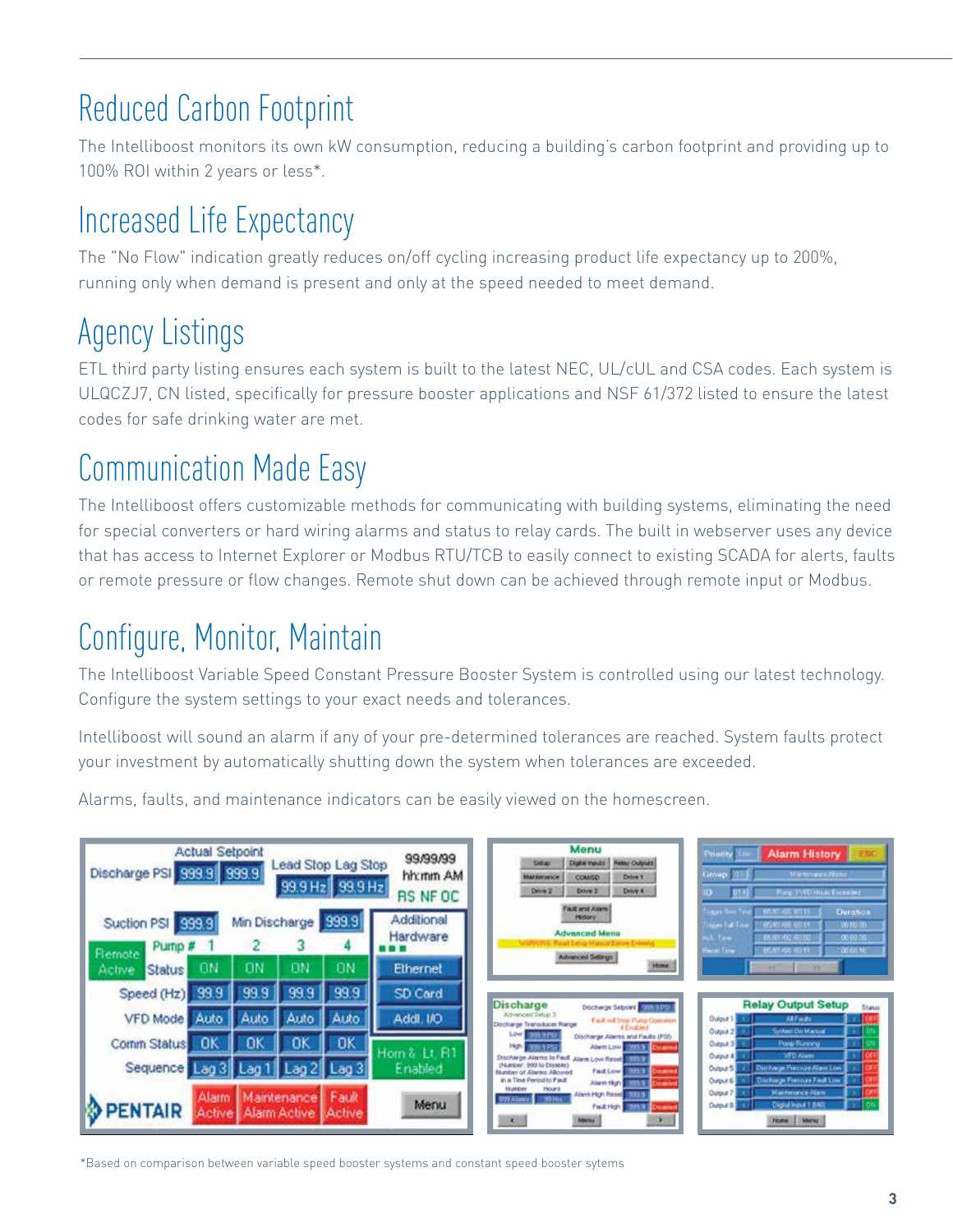# Standard Features

- 5.7" color HMI touch screen clear information and status screen with screen saver
- Preventative maintenance alerts on-screen alarm plus relay output or Ethernet
- System can be adjusted while in operation through touch screen
- 2 levels of password protection
- Individual VFD manual speed control and monitoring through touch screen
- Auto-Commision one button booster commisioning and fine tuning of parameters for pump operation
- Remote enable or disable for booster system
- Alarm and fault set points for suction and discharge PSI and flow in GPM
- Faults and alarm clearly diplayed current and historical
- No flow detection to reduce cycling and save kW
- Real time operation and control
- 4 configurable input and output contacts
- Selectable sequence of operation: Timed rotation or same lead pump
- Reasons to start booster psi drop is not the only reason to start the pumps – several choices to determine starting of the booster
- Simple reaction speed adjustment through touch screen – to allow the user to determine best set points to meet the building's demand

#### Electrical Mechanical

- Selectable two, three or four pump operation
- Painted carbon steel base
- #304 stainless steel manifold with full port isolation valves
- Built in fusible disconnects VFD
- Constant pressure or flow control GPM (requires an additoinal external flow X-ducer)
- Individual isolation valves and check valve on discharge – allows maintainance or pump replacement while system is in operation
- Liquid filled gauges read systems pressure and suction pressure accurately



#### **WWW.FAIRBANKSNIJHUIS.COM 4**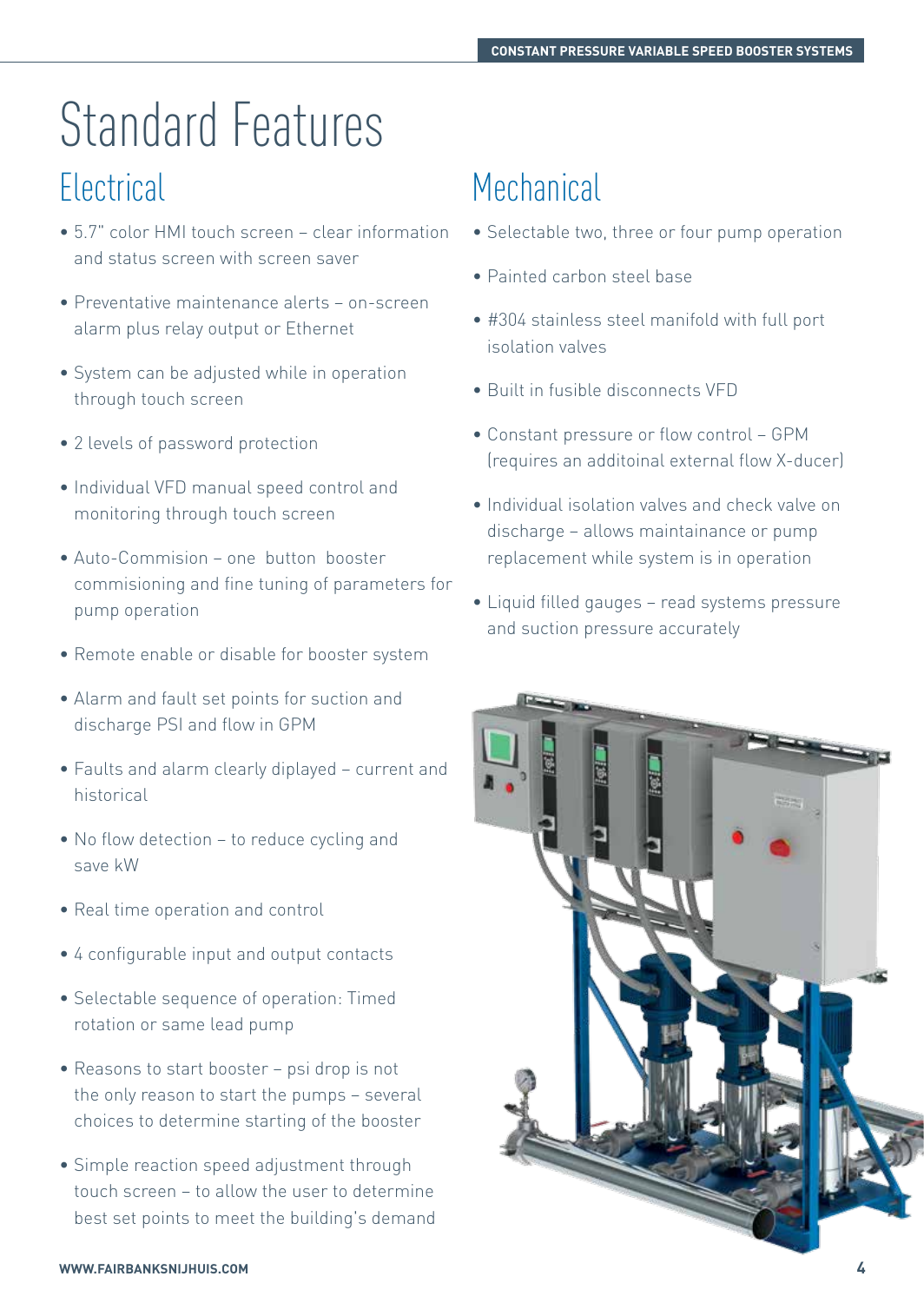# Alternate Communication

- Ethernet Modbus TCP-30 readable fields utilize existing SCADA/BMS and 3 writable fields to change system set points or enable/disable the booster system
- Webserver IP (includes SD card) remote viewing of booster system screen using a standard internet connection
	- All set points to SD card backup one button save or upload
- Additional 4 configurable input and output contacts through touch screen

### Customer Connections

- Single-point disconnect
- Flanged suction and discharge customer connections

### Hostile Environment Adaptability

- #316 stainless steel manifolds
- #304 stainless steel base
- NFMA 12 or 4/4X rated VFD
- NEMA 4X clear coverplate over touchscreen

### Optional Features Optional Features Optional Ship Loose Accessories

- Factory program backup
- SD card program settings backup
- Webserver IP (includes SD card) views all program's current settings and values
- Additional four digital inputs configurable through touch screen
- Pressure tanks
- Additional four relay outputs configurable through touch screen
- #316 stainless steel manifolds
- Single point disconnect
- Stainless steel base
- Nema 12, 3R, 4 and 4X
- Flanged suction and discharge connections

**PRESSURE TANKS**